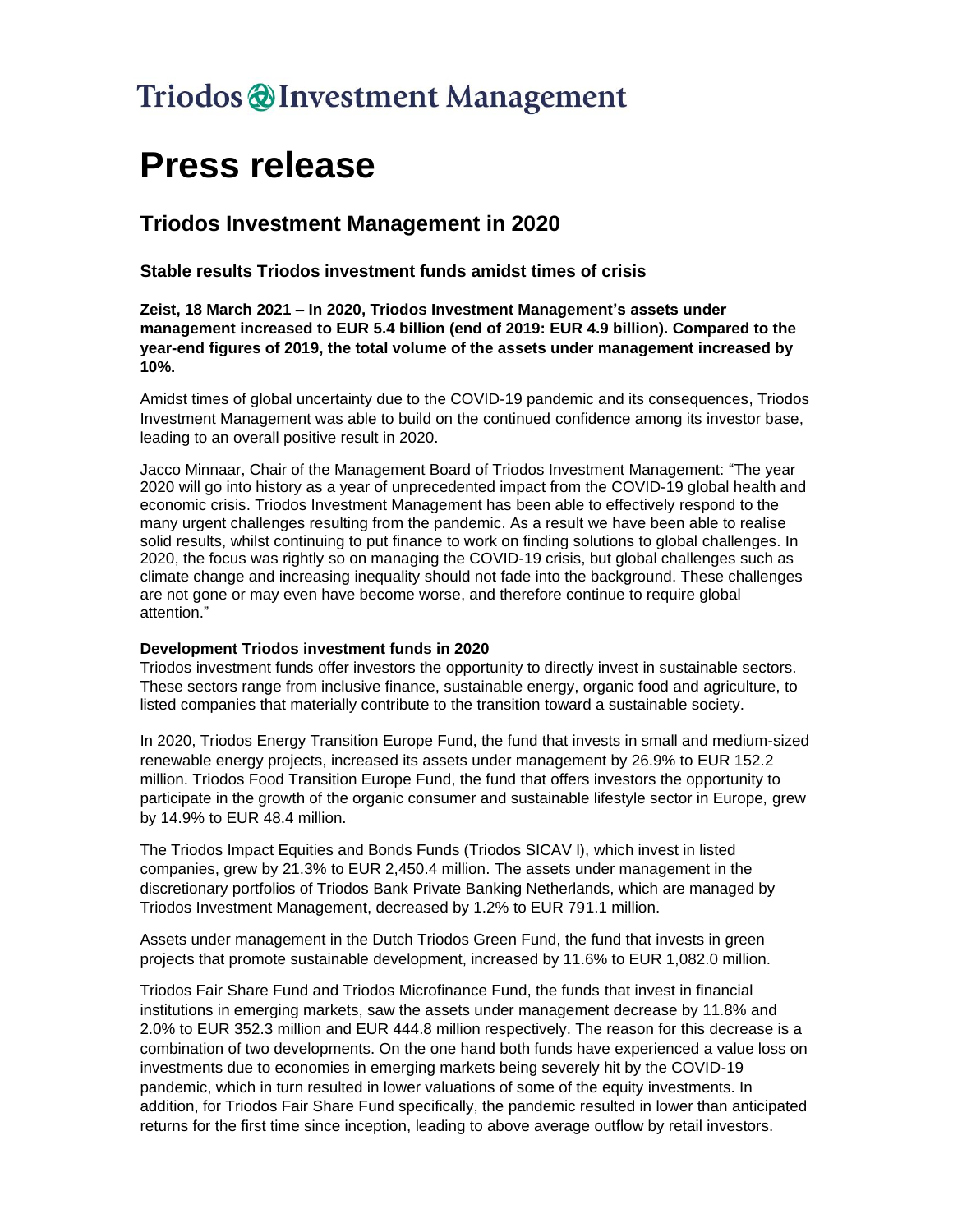Triodos Multi Impact Fund, the Triodos fund-of-funds, decreased its fund size by 10.4% to EUR 32.0 million by the year end. The net asset value of the SFRE Fund, the first global open-ended investment fund created to deploy long-term and mission aligned capital to values-based banks, decreased by 2.2% to USD 39.2 million.

#### **Returns**

Based on net asset value the performance as per the last trading date of 2020 was:

| <b>Fund</b>                                                            | 1-year   | 3-year  | 5-year  |
|------------------------------------------------------------------------|----------|---------|---------|
| Triodos Groenfonds <sup>1</sup>                                        | 2.1%     | 1.9%    | 1.9%    |
| Triodos Fair Share Fund <sup>2</sup>                                   | $-5.0\%$ | 0.9%    | 1.4%    |
| Triodos Microfinance Fund (I-cap share class)                          | $-4.3\%$ | 1.1%    | 1.7%    |
| Triodos Food Transition Europe Fund (Q-dis share class)                | 9.6%     | $-4.1%$ | 0.8%    |
| Triodos Energy Transition Europe Fund (Z-cap share class) <sup>3</sup> | $-0.7\%$ | 4.9%    | 2.8%    |
| Triodos Global Equities Impact Fund (Z-dis share class) <sup>2</sup>   | 6.4%     | 9.2%    | 6.7%    |
| Triodos Impact Mixed Fund - Neutral (Z-dis share class) <sup>2</sup>   | 4.8%     | 5.4%    | 4.0%    |
| Triodos Impact Mixed Fund - Defensive (Z-dis share class) <sup>4</sup> | 3.8%     |         |         |
| Triodos Impact Mixed Fund - Offensive (Z-dis share class) <sup>4</sup> | 5.3%     |         |         |
| Triodos Pioneer Impact Fund (Z-cap share class) <sup>2</sup>           | 21.9%    | 13.7%   | 8.8%    |
| Triodos Euro Bond Impact Fund (Z-dis share class) <sup>2</sup>         | 2.7%     | 2.1%    | 1.8%    |
| Triodos Multi Impact Fund (Z-dis share class)                          | 0.3%     | 0.8%    | 0.8%    |
| SFRE Fund (A-USD share class)                                          | $-1.6%$  | 1.1%    | $-4.9%$ |

Return including reinvestment of dividends, excluding potential fiscal benefit for investors.

<sup>2</sup> Return including reinvestment of dividends.

<sup>3</sup> Return including reinvestment of realised gains.

<sup>4</sup> This fund was launched in May 2019.The 3-year and 5-year returns are therefore not available. Return including reinvestment of dividends.

Like many private debt and equity investment funds, some of the funds of Triodos Investment Management have also felt the impact of COVID-19 on their returns. At the beginning of the crisis in the first quarter of 2020, the majority of the funds experienced negative corrections in portfolio returns due to the impact of COVID-19 and economic activities grinding to a halt. However, most funds have recovered in the second half of 2020. Overall, the majority of funds have been able to limit the negative impact brought about by the global pandemic and performed in line with comparable funds. Triodos Pioneer Impact Fund showed a clear positive outperformance.

#### **Impact**

Triodos Investment Management's mission is to make money work for positive social, environmental and cultural change. Through our investments we create positive social and economic impact in order to contribute to accelerating the transition towards a more sustainable society.

In 2020 this meant:

• attributing to the avoidance of over 288 ktonne of CO2 emissions (2019: 400 ktonne) and, with an attributed generating capacity of 500 MW clean energy, producing the equivalent of the electricity needs of 267,000 households worldwide (2019: 250,000). The decline in avoided emissions compared to last year is primarily due to the application of new emission factors, which has had a negative effect on the avoided emissions in The Netherlands mainly. To become in line with the Science Based Targets initiative (SBTi), we have changed the applied emission factors based on a different source (IFI GHG methodology).